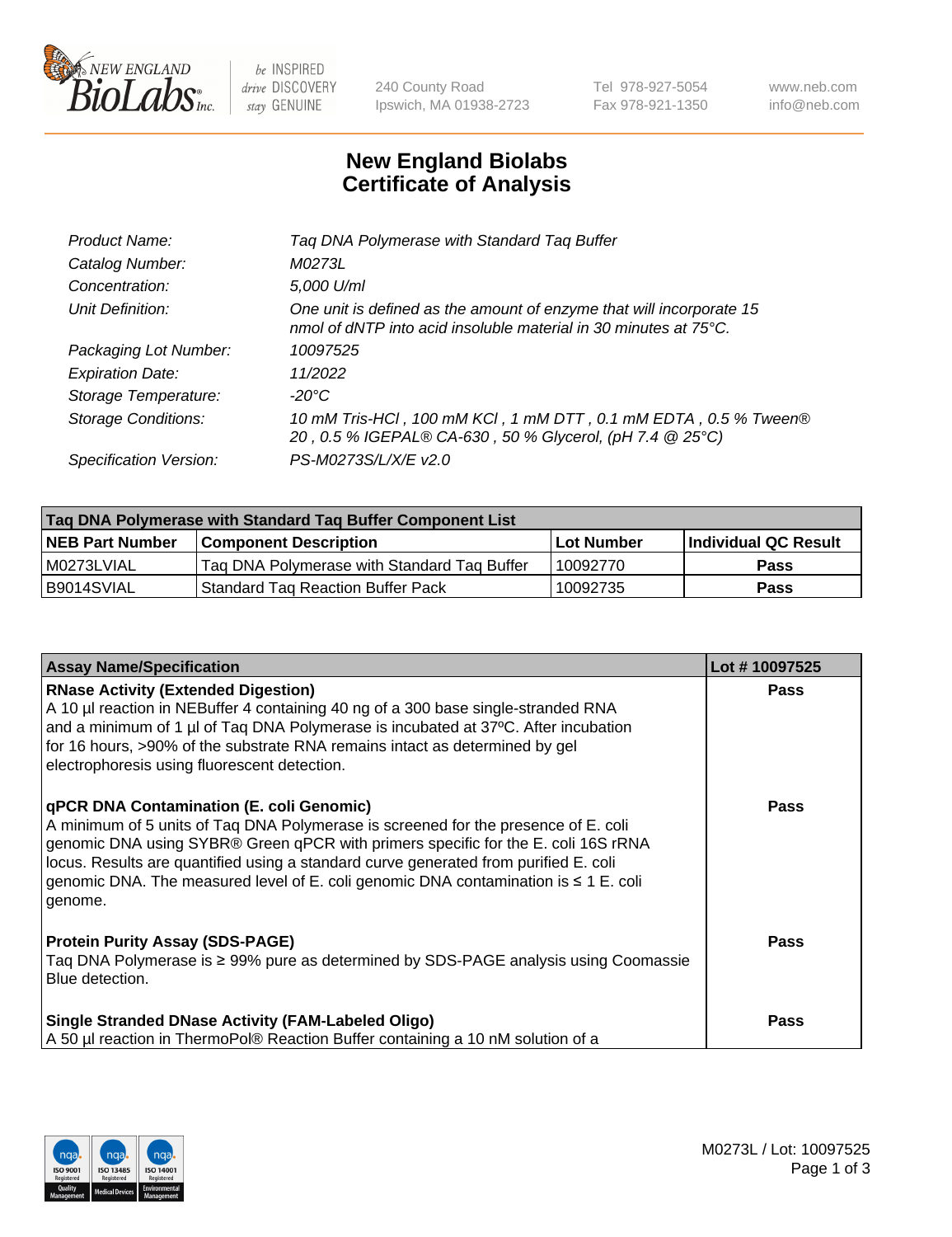

be INSPIRED drive DISCOVERY stay GENUINE

240 County Road Ipswich, MA 01938-2723 Tel 978-927-5054 Fax 978-921-1350

www.neb.com info@neb.com

| <b>Assay Name/Specification</b>                                                                                                                                                                                                                                                                                                                                              | Lot #10097525 |
|------------------------------------------------------------------------------------------------------------------------------------------------------------------------------------------------------------------------------------------------------------------------------------------------------------------------------------------------------------------------------|---------------|
| fluorescent internal labeled oligonucleotide and a minimum of 25 units of Taq DNA<br>Polymerase incubated for 30 minutes at 37°C and 75°C yields <10% degradation as<br>determined by capillary electrophoresis.                                                                                                                                                             |               |
| <b>Non-Specific DNase Activity (16 Hour)</b><br>A 50 µl reaction in NEBuffer 2 containing 1 µg of T3 or T7 DNA in addition to a<br>reaction containing Lambda-HindIII DNA and a minimum of 5 units of Taq DNA<br>Polymerase incubated for 16 hours at 37°C results in a DNA pattern free of<br>detectable nuclease degradation as determined by agarose gel electrophoresis. | Pass          |
| <b>Phosphatase Activity (pNPP)</b><br>A 200 µl reaction in 1M Diethanolamine, pH 9.8, 0.5 mM MgCl2 containing 2.5 mM<br>p-Nitrophenyl Phosphate (pNPP) and a minimum of 100 units Taq DNA Polymerase<br>incubated for 4 hours at 37°C yields <0.0001 unit of alkaline phosphatase activity<br>as determined by spectrophotometric analysis.                                  | Pass          |
| <b>Endonuclease Activity (Nicking)</b><br>A 50 µl reaction in ThermoPol® Reaction Buffer containing 1 µg of supercoiled<br>PhiX174 DNA and a minimum of 20 units of Taq DNA Polymerase incubated for 4 hours at<br>37°C and 75°C results in <10% conversion to the nicked form as determined by agarose<br>gel electrophoresis.                                              | Pass          |
| PCR Amplification (5.0 kb Lambda DNA)<br>A 50 µl reaction in Standard Taq Reaction Buffer in the presence of 200 µM dNTPs and<br>0.2 µM primers containing 5 ng Lambda DNA with 1.25 units of Taq DNA Polymerase for<br>25 cycles of PCR amplification results in the expected 5.0 kb product.                                                                               | <b>Pass</b>   |

This product has been tested and shown to be in compliance with all specifications.

One or more products referenced in this document may be covered by a 3rd-party trademark. Please visit <www.neb.com/trademarks>for additional information.